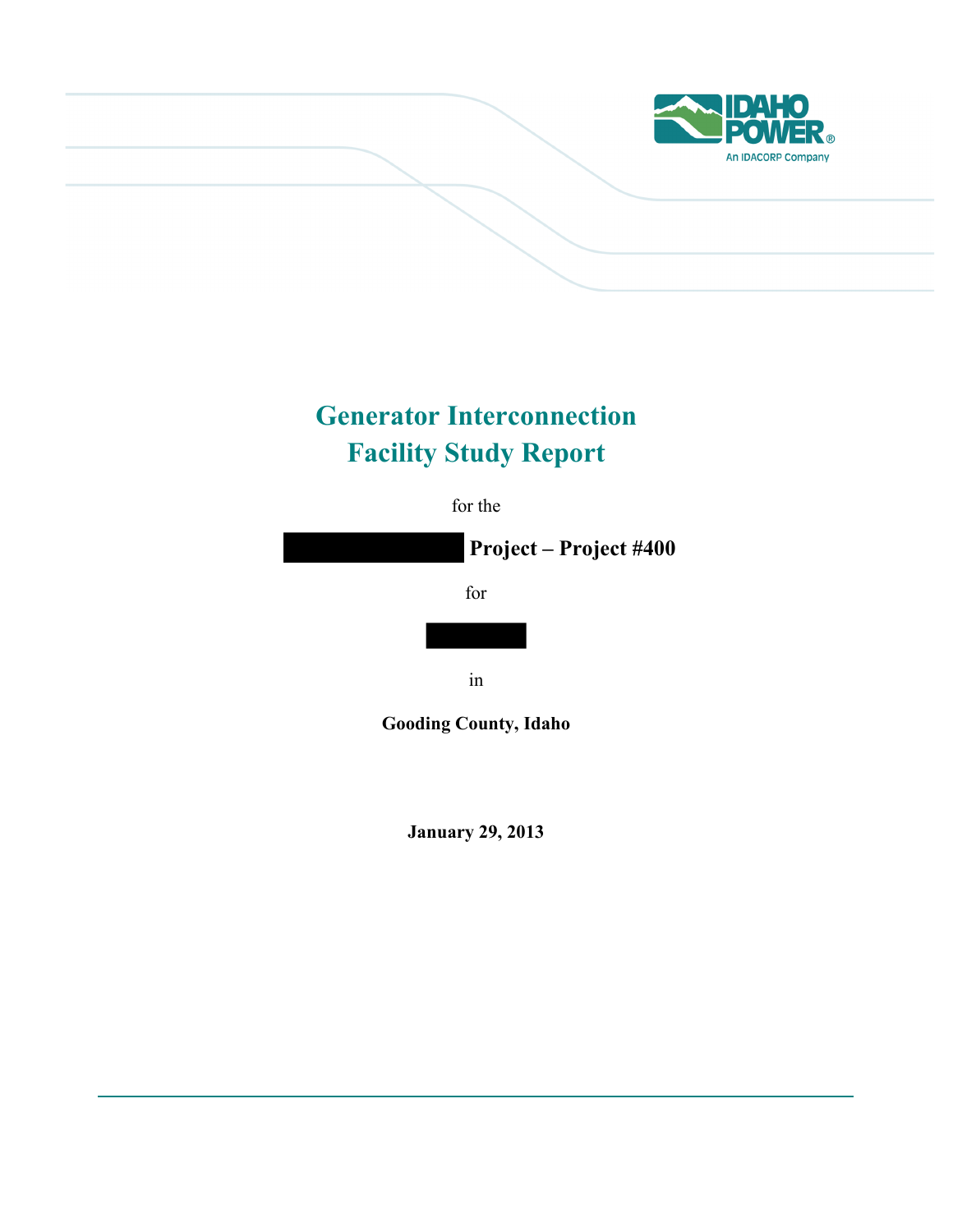# **FACILITY STUDY REPORT (FSR)**



### **1. General Facility Description**

The proposed project will consist of three 15 kVA 277/480 to 19.9 kV Grounded Wye / Grounded Wye overhead transformers, associated disconnect switches and arrestors, and a meter. The interconnection customer will be required to provide other protection devices detailed in this report. The project is located in Gooding County, Idaho and connects to the 34.5 kV system on Idaho Power Company's ( ) distribution line. The total project output is 24 kW.

Interconnection Customer:



A Standard Generator Interconnection Agreement under Idaho Power Company's Open Access Transmission Tariff (OATT) or Schedule 72 between Interconnection Customer and Idaho Power Company – Delivery (Transmission Owner) for the Project, specifically Generator Interconnection Project #400, will be prepared for this project.

#### **1.1 Interconnection Point**

The Interconnection Point for the Project will be the attachement point on the drip loop to the generator service. The project's location is in Section of Gooding County, Idaho. A drawing identifying the Interconnection Point is attached.

#### **1.2 Point of Change of Ownership**

The Point of Change of Ownership for the Project will be the attachement point on the drip loop to the generator service.

#### **1.3 Customer's Interconnection Facilities**

The Interconnection Customer will install generators, low-side disconnect switches, all wiring and conduit between the generators and the overhead transformers, appropriate grounding measures, and associated auxiliary equipment. The Interconnection Customer will install a protection package per IEEE 1547. Idaho Power recommends either a SEL-547 or GE MIV relay, with a SEL-547 being preferred.. Interconnection Customer will build underground facilities to the Point of Change of Ownership for the generator facility.

The low-side disconnect switch shall be as specified or as determined by mutual agreement and be readily accessible, operable, and lockable by Idaho Power personnel at all times.

#### **1.4 Other Facilities Provided by Interconnection Customer**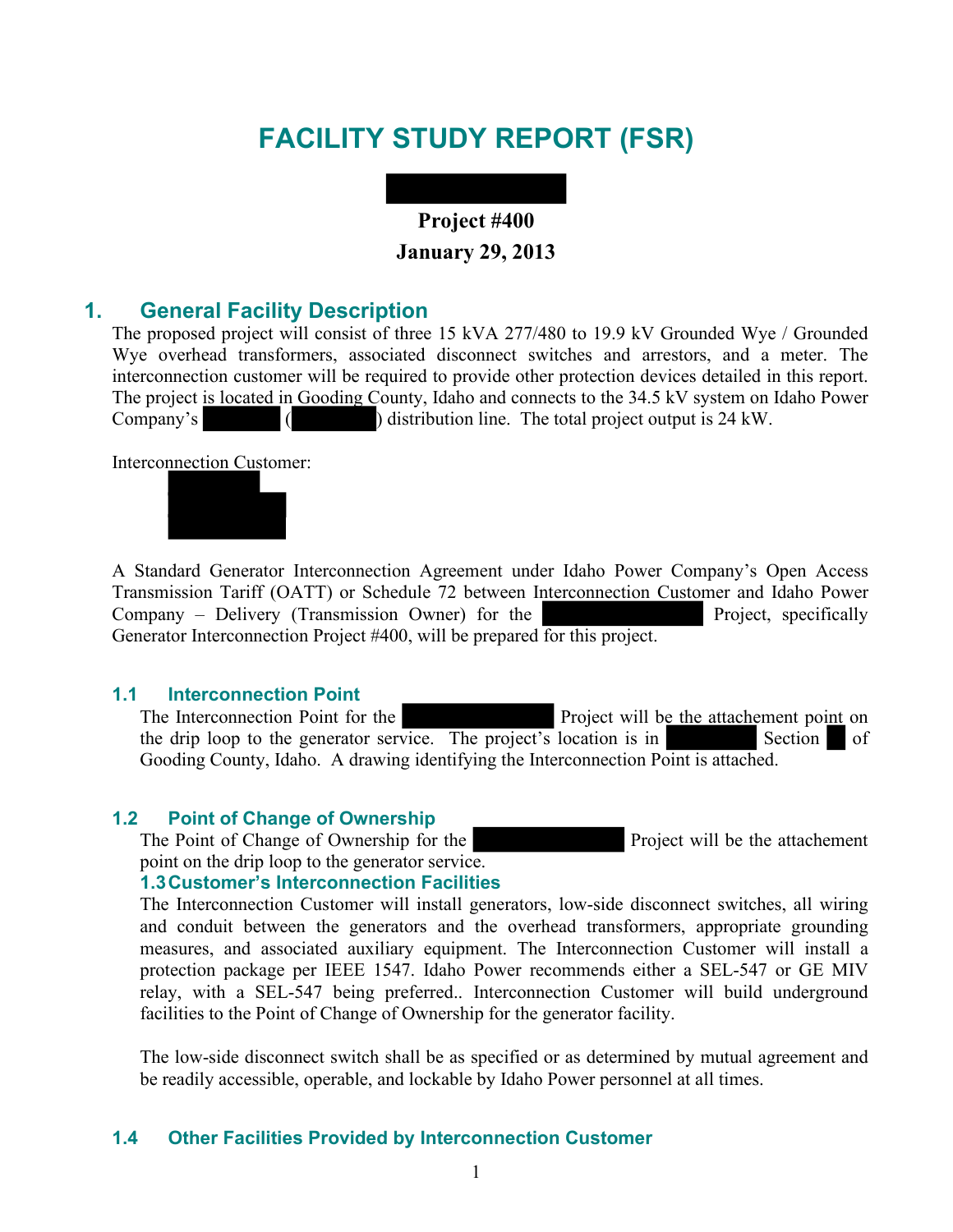### *1.4.1 Ground Fault Equipment*

The customer will install ground fault limiting equipment that will limit the zero sequence fault current to 20 amps at the Interconnection Point.

#### *1.4.2 Easements*

The Interconnection Customer will provide to Idaho Power a surveyed (Metes & Bounds) legal description along with exhibit map for Idaho Power's proposed facilities. After the legal description has been delivered to IPCO for review, IPCO will supply to the Interconnection Customer a completed IPCO easement for signature by the land owner of record. Once the signatures have been secured, the Interconnection Customer will return the signed easement to IPCO for recording.

### *1.4.3 Local Service*

The Interconnection Customer is responsible to arrange for local service to their site, as necessary.

### **1.5 Idaho Power Company's Interconnection Facilities**

Idaho Power will install (and subsequently own and maintain) three 15 kVA 277/480 to 19.9 kV Grounded Wye / Grounded Wye overhead transformers, associated highside disconnect switches and arrestors, and a meter.

## **1.6 Facility Estimated Cost:**

The following good faith estimates are provided in 2013 dollars:

| <b>Description</b>                                        | Ownership | <b>Cost Estimate</b> |
|-----------------------------------------------------------|-----------|----------------------|
| <i><b>Interconnection Facilities:</b></i>                 |           |                      |
| Overhead equipment and three 15kVA transformers and meter | IPC       | \$7,932              |
| <b>SUBTOTAL</b>                                           |           | \$7,932              |
| See Section 6 for the Project Grand Total                 |           |                      |

### **2. Milestones**

| <b>Date</b>                                                                                   | <b>Milestones</b>                   |  |  |
|-----------------------------------------------------------------------------------------------|-------------------------------------|--|--|
| <b>TBD</b>                                                                                    | Construction Funds Received by IPCO |  |  |
| 2 Months after Construction<br>Funds Received by IPCO                                         | <b>IPCO</b> Construction Complete   |  |  |
| 1 month after IPCO Construction<br>Complete                                                   | <b>IPCO Commissioning Complete</b>  |  |  |
| TBD by seller                                                                                 | <b>Commercial Operation Date</b>    |  |  |
| These milestone dates assume that material can be procured and labor resources are available. |                                     |  |  |

Additionally, any permitting issues outside the immediate control of Idaho Power could also influence the Commercial Operation Date.

# **3. Operating Requirements**